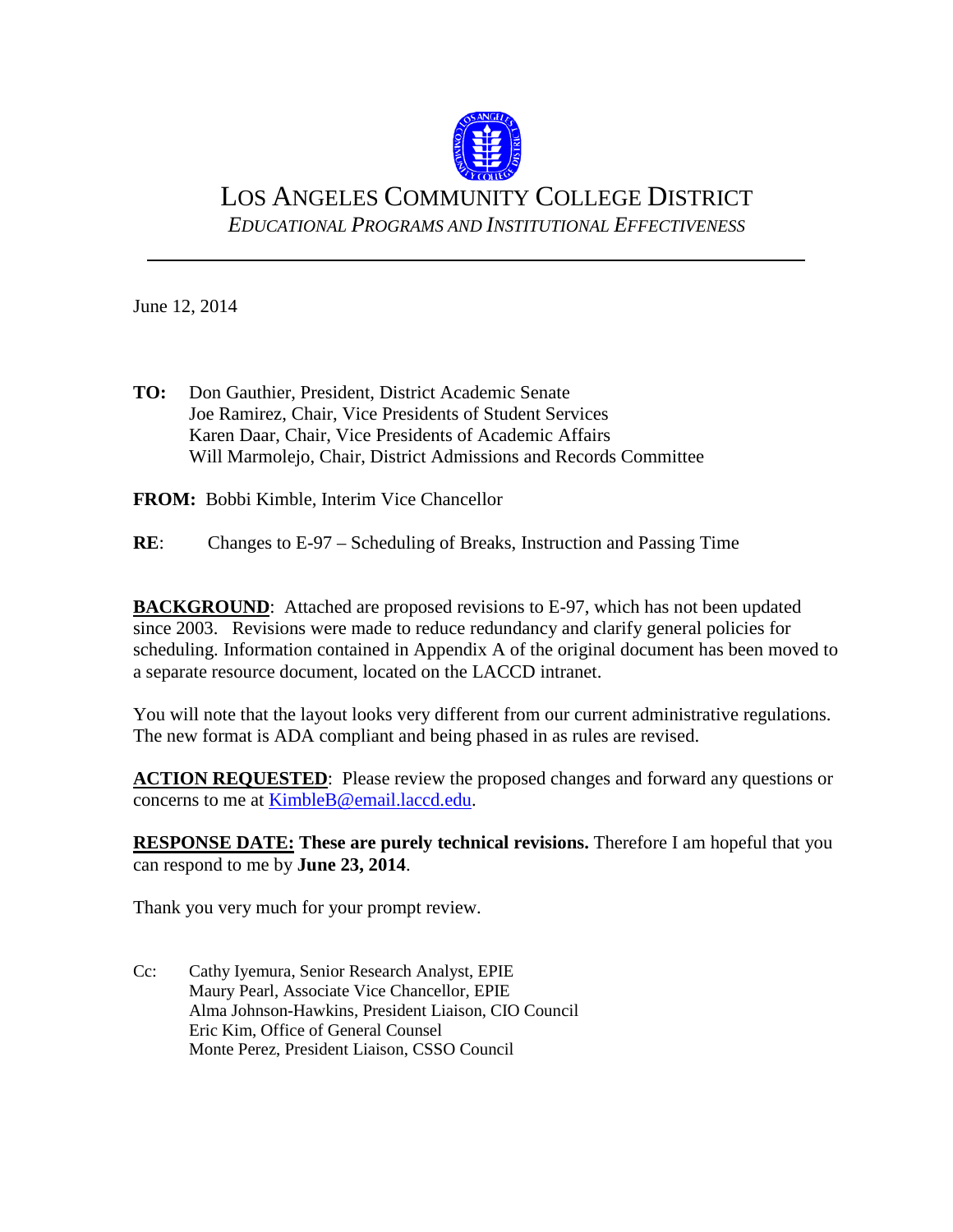

# TOPIC: **Scheduling of Instruction, Breaks and Passing Time**

### **Contents**

| VI. INDEPENDENT STUDY and WORK EXPERIENCE CLASSES  4 |
|------------------------------------------------------|

# <span id="page-1-0"></span>**I. BACKGROUND**

Title 5, *California Code of Regulations* (Division 6, Chapter 9 – "Fiscal Support", Subchapter 1 – "Attendance") and the California Community Colleges' *Student Attendance Accounting Manual*, establish the policies upon which community college districts can claim apportionment for student attendance.

In keeping with the provisions of these regulations, the Los Angeles Community College District (LACCD) employs various methods for attendance accounting. Weekly Student Contact Hour (WSCH) and Daily Student Contact Hours (DSCH) are calculated using the appropriate census day contact hours. Attendance for Positive Attendance classes is determined through the tabulation of actual student contact hours. Reporting for Independent Study and Work Experience are based on units, not hours, and are thus not subject to the requirements below.

Attendance Accounting calculations are based upon a 50-minute class (student contact) hour. Sufficient break time must be included and passing time outside of scheduled class time must be provided. However, there are certain break requirements for classes that cause scheduling patterns that are less effective uses of elapsed time in generating FTES and should be avoided if possible.

Various scheduling tools and resources are available on the Educational Programs and Institutional Effectiveness website: [http://www.laccd.edu/Departments/EPIE/Pages/default.aspx.](http://www.laccd.edu/Departments/EPIE/Pages/default.aspx)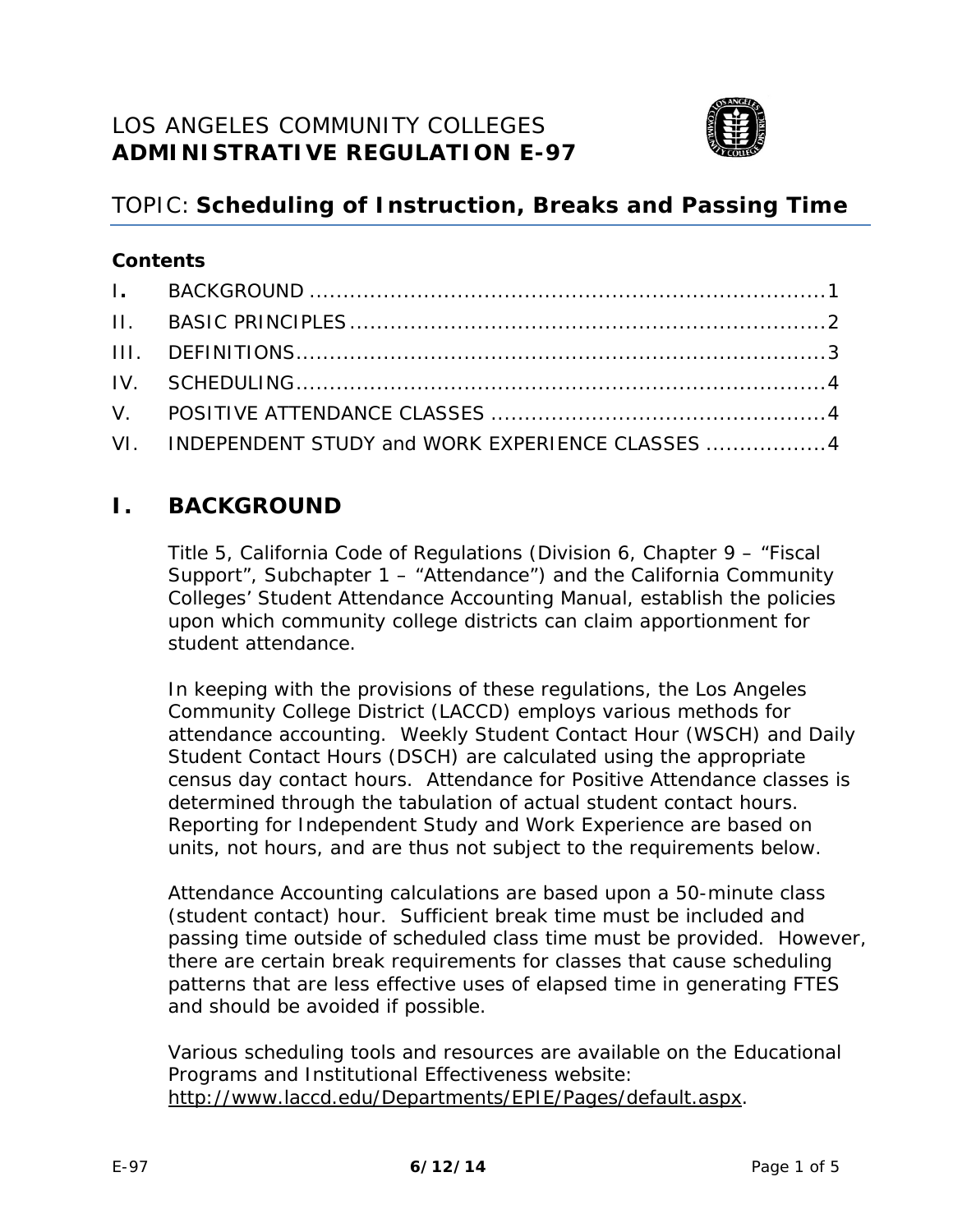## <span id="page-2-0"></span>**II. BASIC PRINCIPLES**

### **A. Follow Guidelines in Title 5 and Student Attendance Accounting Manual**

Class scheduling shall be done in accordance with the provisions of Title 5, California Code of Regulations (Division 6, Chapter 9 - "Fiscal Support," Subchapter 1 - "Attendance Accounting") and the California Community Colleges' *Student Attendance Accounting Manual*.

#### **B. Utilize Comparable Student Contact Hours, Regardless of Course Length**

The scheduling of classes, to the extent possible, shall be equal to the total number of student contact hours, including final examinations, taught during a traditional 18-week semester. This should be true for compressed primary terms, summer sessions, winter intersessions, and any other short-term classes. In this way, there will be no loss of instructional time or FTES because of the use of the compressed calendar.

However, the total of the weekly hours scheduled (exclusive of scheduled holiday and vacation hours) for a class cannot be less than the number of *standard class hours* listed in the LACCD course database multiplied by 16.

### **C. Utilize Class-Scheduling Patterns That Achieve Optimum Apportionment**

Inefficient scheduling, such as scheduling for more time than can be received for apportionment, should be avoided.

### **D. Publish Explicit Start and Stop Times**

The start and end of each face-to-face class meeting time shall be explicitly stated in every published schedule of classes.

### **E. Provide Appropriate Passing Time**

For each class there must be a *passing time*, outside of the class meeting time, of sufficient duration as allow students to travel from one class to another.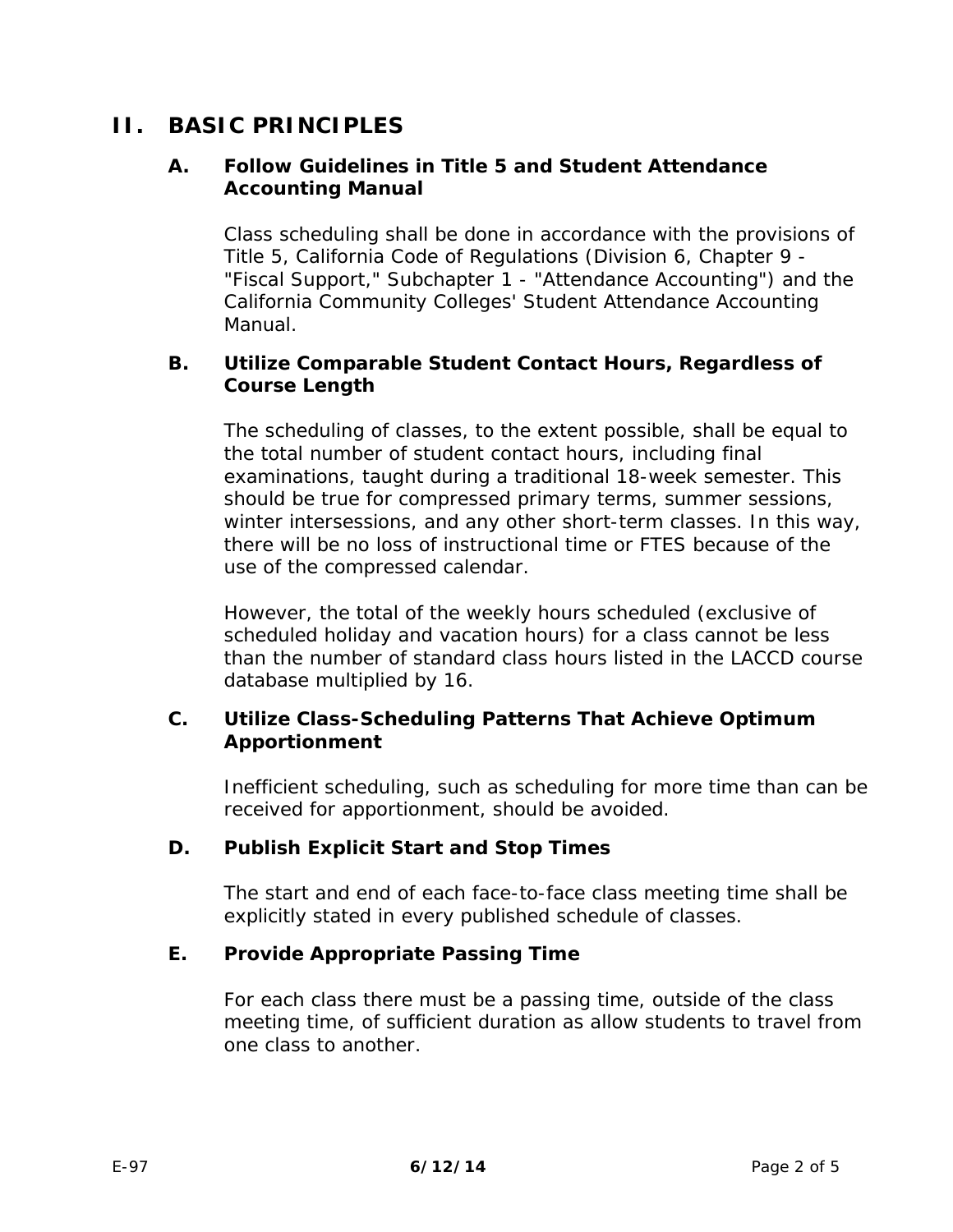# <span id="page-3-0"></span>**III. DEFINITIONS**

### **A. Class Hour**

The "class hour" is the basic unit of attendance for computing a Full-Time Equivalent Student (FTES). A class hour is no less than 50 consecutive minutes of scheduled instruction and/or examination. There can be only one "class hour" in each "clock hour," except as provided for multiple class-hour classes. A class scheduled for less than a single 50-minute period is not eligible for apportionment. For FTES purposes, a class hour is commonly referred to as a "contact hour" or "student contact hour" (SCH).

### **B. Clock Hour**

A "clock hour" is a 60-minute time frame, which may begin at any time, for example, 8:00 to 9:00, 8:10 to 9:10, 8:20 to 9:20, etc.

#### **C. Passing Time/Break**

Each clock hour is composed of one class hour segment and a mandatory "passing time" or "break".

#### **D. Partial Class Hour**

A "partial class hour" is that fractional part of a class hour in a class scheduled *beyond* one clock hour.

### **E. Multiple Hour Class**

- 1. A multiple-hour class is any period of instruction scheduled continuously for more than one clock hour.
- 2. Each 50 minutes exclusive of breaks is a *class hour.* If the final hour of a class is scheduled for more than a clock hour (i.e., 60 minute period), additional minutes beyond the  $50<sup>th</sup>$ minute can be counted.
- 3. The additional minutes are counted as a fraction of a 50 minute period.
- 4. There shall be no class break in the last full clock hour or the partial class hour.
- 5. Because of break requirements, total instructional hours (class hours) must be less than or equal to clock hours.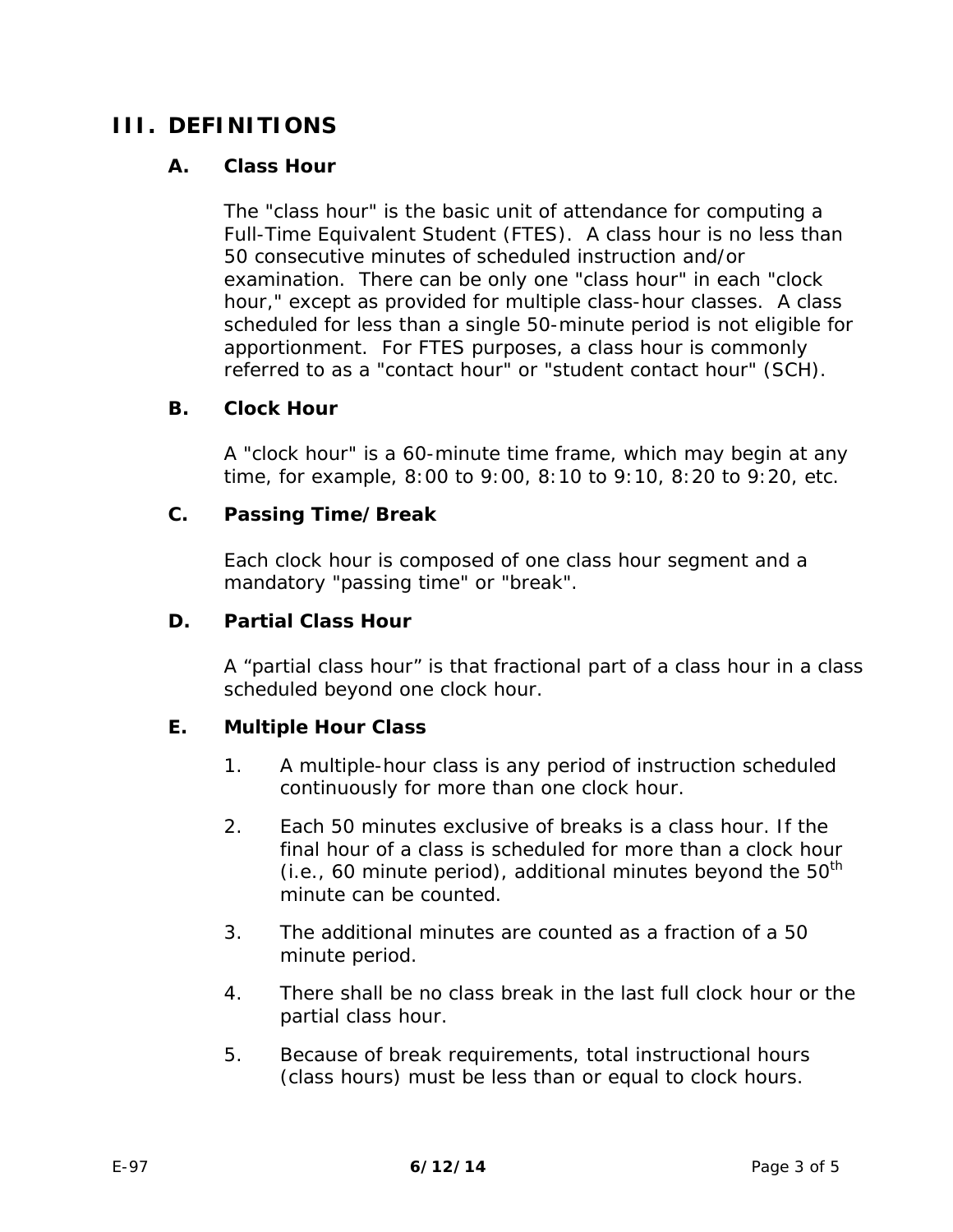# <span id="page-4-0"></span>**IV. SCHEDULING**

### **A. WSCH and DSCH classes scheduled for whole** *clock/class hours*

If a class is scheduled for only fifty minutes, the minimum allowed for apportionment, it cannot have a break and passing time must be outside of class time.

#### **B.** *Multiple-Hour* **WSCH and DSCH classes will be scheduled as follows:**

- 1. A ten minute break is required for each 50 minutes of class time. The exception to this is the multiple hour class in which a class is scheduled for more than 60 minutes. In this case, there are no breaks in the final class hour.
- 2. Break periods cannot be accumulated so that the class is dismissed earlier.
- 3. If the fractional part of a class extends beyond the last full clock hour by less than 40 minutes, then there will be no breaks in this period.

### <span id="page-4-1"></span>**V. POSITIVE ATTENDANCE CLASSES**

Positive Attendance classes shall be scheduled with sufficient weekly hours to equal a total of 16 to 18 *class (student contact) hours* for each *class hour* listed in the LACCD course outline of record

### <span id="page-4-2"></span>**VI. INDEPENDENT STUDY and WORK EXPERIENCE CLASSES**

Independent Study and Work Experience classes are not subject to these requirements.

*Original Issue Date:* June, 2003

*Date of Changes:* June, 2014

*Initiated by:* Educational Support Services

*References:* Title V section 57001 (e), 58003.1 (e), 58051 (g), 58023;

California Community Colleges' *Student Attendance Accounting Manual*  The Los Angeles Community College District does not discriminate on the basis of disability in the admissions or access to, or treatment of or employment in, its programs or activities. Requests for alternate formats can be made by